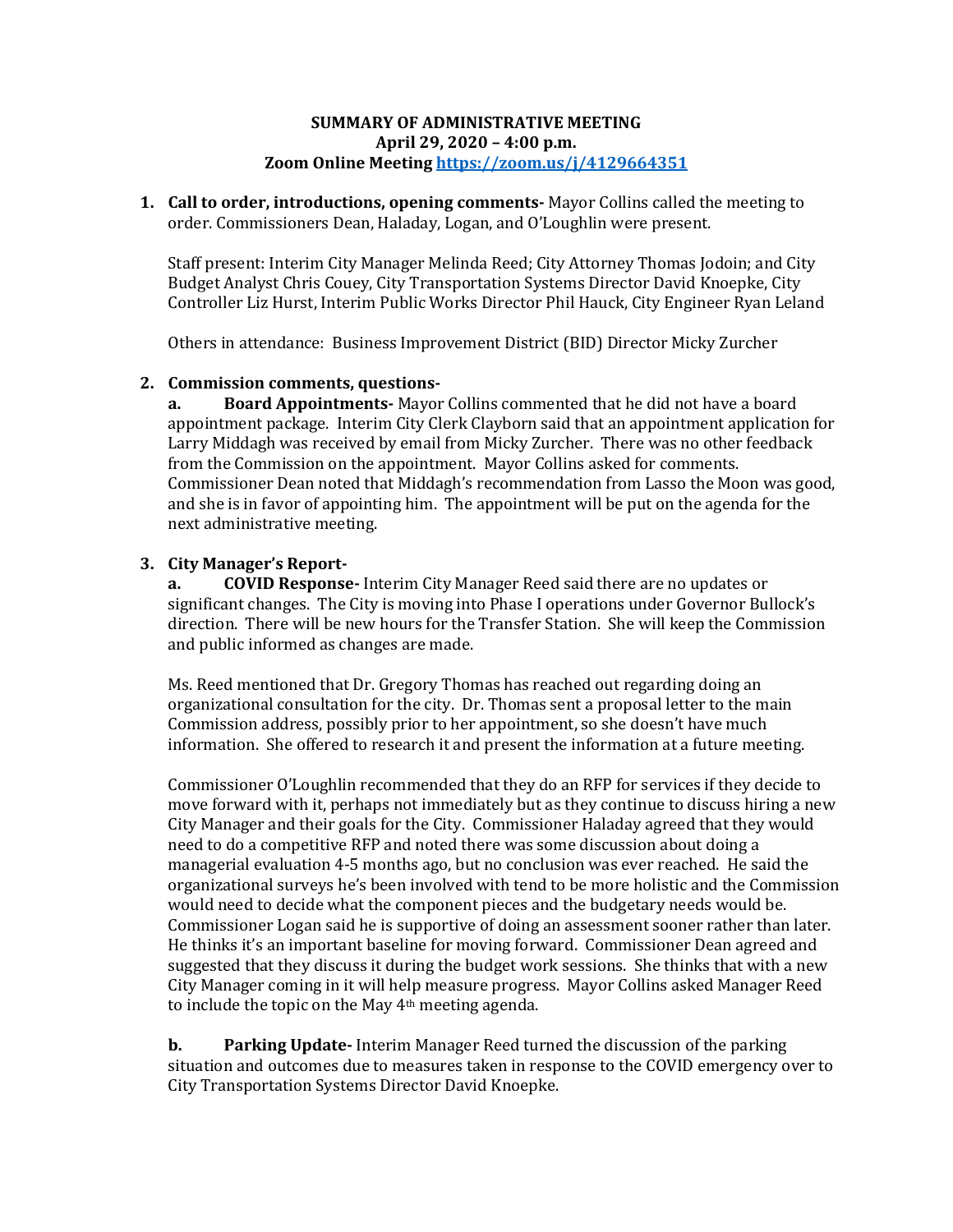Mr. Knoepke said that the City receives parking revenue from five sources: garages, onstreet, off-street, fines, and miscellaneous. Approximately 56% of revenue is derived from garages; 19% from on-street (kiosk); 19% from off-street; 4% from fines; and less than 1% from miscellaneous sources. Parking is run as a revenue-based business and has been impacted significantly by the COVID safety measures taken by the City. He asked for questions from the Commission.

Commissioner Dean asked what is the largest expenditure paid for from parking revenue? Mr. Knoepke said it's the debt accumulated by building the parking garages, followed by operating expenses such as maintenance and personnel salaries, and capital projects. Commissioner O'Loughlin asked if there was a general fund transfer into the parking account over the last fiscal year? Mr. Knoepke didn't think so but said he would check on it.

Commissioner Dean asked how many people who have permits are not public-facing companies or organizations that are still working, and how many are retail business owners/employees that obviously aren't doing as well now? Mr. Knoepke said he would get a breakdown. Commissioner Dean said that some customers can continue to pay for permits, but she is concerned about the retail business and restaurant workers who are already stressed by paying living expenses and she doesn't want them to have the stress of paying for parking too.

Commissioner O'Loughlin noted that there are two aspects to paid parking: monthly permits and kiosk parking. She wondered if permit parking is used mostly by office and public employees and who pays for it. She would like to know what the business community considers the priority – looking at monthly permit fees for employees or kiosk parking fees for customers? Commissioner O'Loughlin noted that the U.S. Treasury Department released guidance that made it clear that local governments can't use coronavirus relief funding to offset revenue losses, and there doesn't seem to be much chance the City will recoup parking fee losses; at this stage the Commission should primarily be looking at how to help downtown businesses. She thinks that with the phased reopening, monthly parking fees is something they may want to enforce, while continuing free on-street parking.

Director Knoepke said that re-programming the on-street parking kiosks is expensive and time-consuming, with a two-week timeframe to put changes into place. In addition, the City would have to create supplemental signage reflecting the changes in kiosk fees. He said that the revenue from the kiosks before the COVID outbreak was about \$25,000 per month. Commissioner Dean asked if those fees go toward the debt service for the kiosks? Mr. Knoepke said it does, as well as toward overall parking infrastructure.

Mayor Collins asked for public comments, which were read into the record.

Melisa Synness of Buzz Boutique suggested a "welcome back" to downtown shopping with two hours of free parking.

Micky Zurcher asked Mr. Knoepke is there has been any concern regarding kiosks and sanitation, as a few business owners had expressed concerns. She noted that there is a parking app people can use to pay so they don't have to touch the kiosks and asked if it should be promoted? She indicated she would get further information regarding Commissioner O'Loughlin's questions.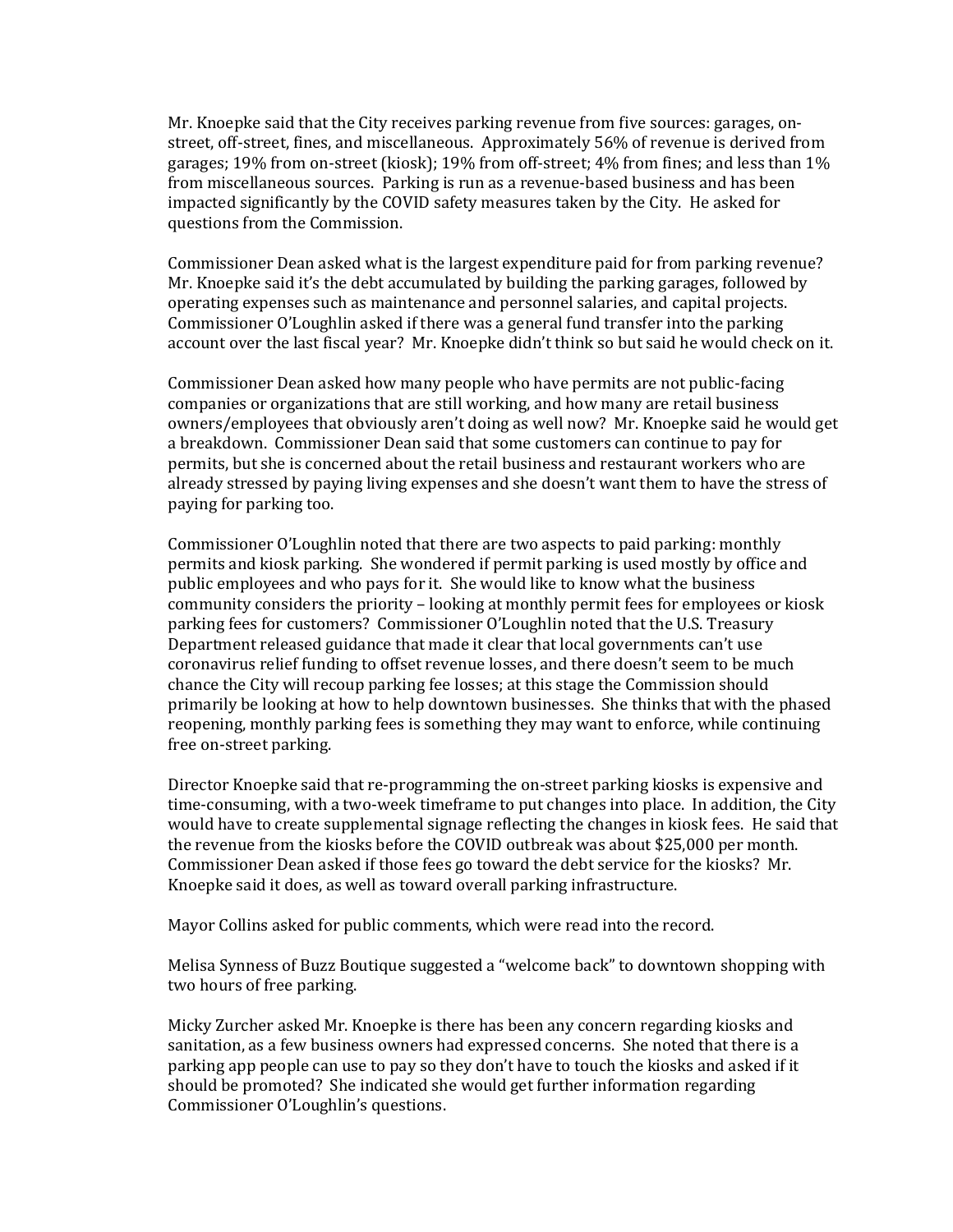Ms. Synness said that downtown businesses can't continue to lose customers, many of whom wait until Saturday to shop so they won't have to pay for parking.

Worby McNamee (221 Wallace) suggested in an email to the Mayor and Commission that parking fees should be waived on Last Chance Gulch and that businesses should be allowed to operate on the sidewalk to maintain social distancing.

Mayor Collins said the Commission should wait for feedback from Ms. Zurcher concerning what business owners think, then they can discuss it at the next meeting.

Commissioner Dean asked City Manager Reed and Transportation Systems Director Knoepke if they need direction now of if they can wait until after the next meeting. They indicated they would like some direction now on permit parking, as the invoices are set to go out, and that kiosk changes take at least two weeks. Further discussion ensued.

Commissioner O'Loughlin expressed concern that if they don't charge for parking permits in May the revenue loss will be too great, and they won't be able to waive fees for on-street parking. She recommended going forward with invoicing permit holders for the month of May but waiving street parking fees. She asked staff to gather more information before the second week of May so the Commission can discuss different revenue sources, projected expenditures, and how to proceed in June. Commissioner Logan agreed with this proposal. Commissioner Dean agreed but expressed concern that some permit holders may not be able to pay and suggested they be allowed to contact the City in that situation. Commissioner Haladay also agreed with that approach, saying that permit parking pays the largest portion of debt service and operational costs anyway. He noted that the Montana State Fund parking garage does not pay for itself and that fees from the other garages are needed to subsidize it. He would like to discuss on street parking further at a future meeting. Mayor Collins confirmed to Ms. Reed and Mr. Knoepke that permit holders will be charged for May and street parking will be free of charge.

**4. Litigation Strategy-** City Attorney Jodoin had nothing to report.

### **5. Department Requests-**

**a. Finance – Stale Dated Checks.** Mayor Collins called on Budget Analyst Chris Couey, who deferred to City Controller Liz Hurst. Ms. Hurst reported that 7-6-4303, MCA authorizes the City to void outstanding stale dated checks. The total amount of outdated checks staff is requesting to void issued prior to September 21, 2019, is \$350.45. Each payee was notified by letter so a replacement check could be requested and issued. The payees on the attached list either didn't respond to our letters, indicated they did not want a replacement check, or could not be located. A list of the checks recommended to be voided is attached. She recommended that the Commission authorize this item to be placed on the Consent Agenda for the May 4 Regular Commission meeting.

#### **6. Department Presentations-**

a. **Finance – Presentation of past, present and future debt funding as it relates to capital schedules and fund balances.** Mayor Collins called on City Budget Analyst Chris Couey, who reported that in the course of revising the FY21 budget they determined that a lack of securing debt financing in fiscal years 2019 and 2020 resulted in the depletion of Public Works and Transportation fund balances. This appears to be the result of staff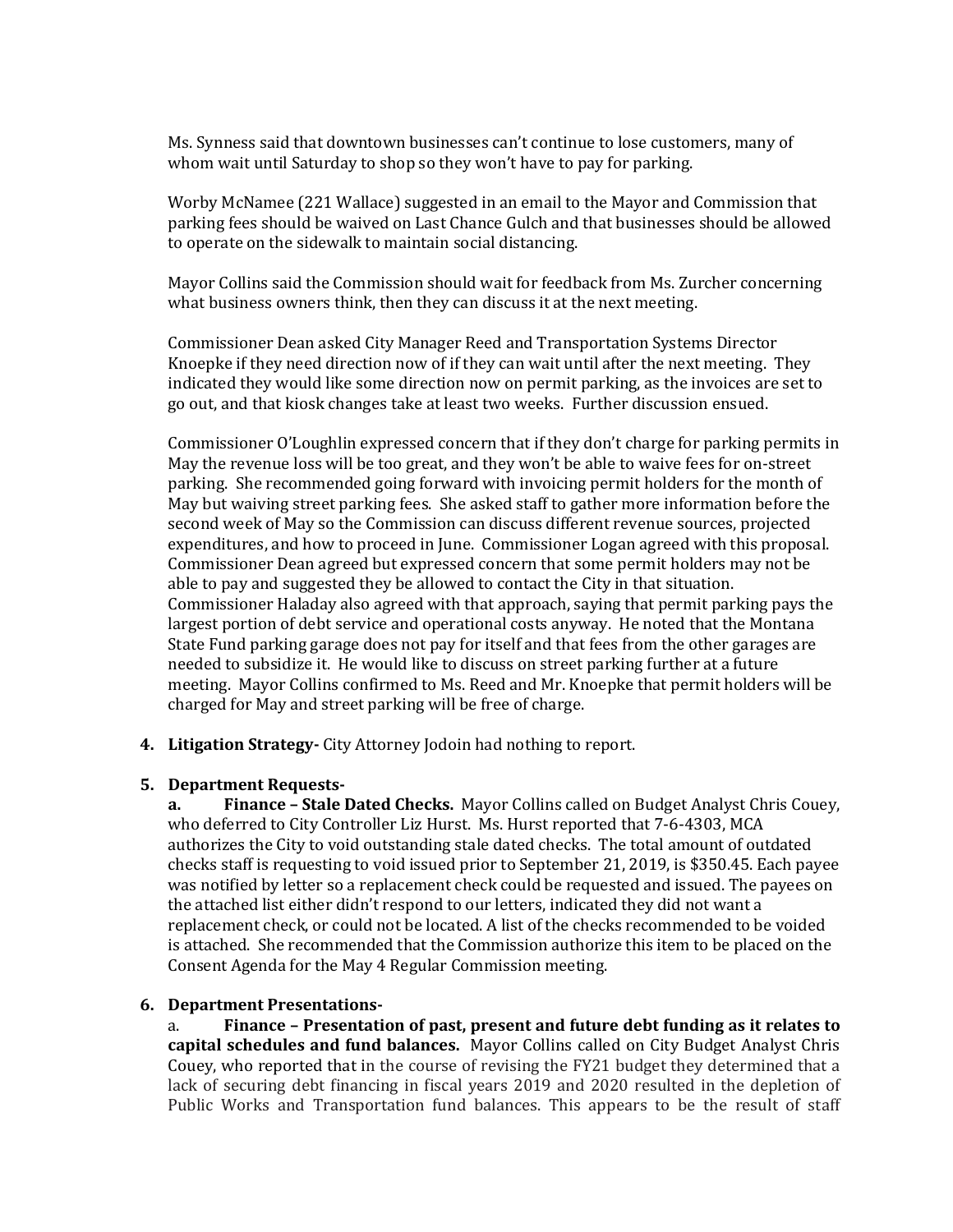turnover and department reorganization. He has been working with Phil Hauck, David Knoepke and Ryan Leland to identify proposed solutions to FY20 operations and a plan for FY21 that replenishes the fund balances to healthy levels. Unfortunately, the solution requires postponing multiple projects. Keeping in mind the priorities of this Commission, they have developed what they believe to be a comprehensive plan to restore the affected funds' financial strength.

Attached are documents that outline the current state of the relevant funds, their projected fund balances as they exist now and the proposed "fixes" for FY20 that will lead to a revised FY21 capital schedule. They welcome the Commission's feedback and guidance as they attempt to move forward for the good of the city.

Commissioner Logan asked Mr. Couey if he could give an overview of the "fixes" and impacts on various projects. Mr. Couey explained that the approach they took for fixing FY20 was to identify the projects that had public safety or infrastructure concerns or were Commission priority projects. The fixes concern items were the money is contractually obligated or was already spent. They tried to cap as much as they could for FY20, keeping safety and infrastructure concerns in mind to make sure they didn't end up with a negative fund balance. There may have been a chance to get some of the funding back in place this year and keep some of these projects on track, but it was a big risk to take, especially this late in the year. If they didn't get the funding in time, they would run the risk of having to fill out a CAFR showing a lot of these funds negative, and they didn't want to take that risk.

Commissioner Dean said the spreadsheet they sent was very helpful in laying out where the issues were and how the fixes were found, and she would like to see it posted on the Finance page website. She cautioned that they can't afford to have this happen again, and asked staff to put together some checks and balances for the Commission to ensure there isn't a recurrence. She would also be interested in having budget items that come before the Commission explained in terms of how they will be paid for, whether debt service or current revenue. Mr. Couey said they can post the information on the Finance page. He has already started putting some checks and balances in place internally. There was a lot of compartmentalization in the budget in the past. Once this budget is adopted he will prepare a memo for everyone involved in projects related to debt funding and create automatic calendar invites throughout the year to make sure everyone is involved. Part of the problem was there wasn't personnel in place to initiate loan paperwork; with more people involved projects won't slip through the cracks. He also will not give debt-funded projects project numbers until loan papers are initiated or award letters are sent so no expenditures can be posted against a project without that number. Typically, most projects are done through the budget process. When they get to the work sessions the Commission will be able to see any debt funding has a respective project tied to its amount in the revenue source. The Commission will be able to see which projects will need debt funding and which will be taken out of the fund balance. The same will be done for all projects, and he will provide updated cash flows that go with those projects as they are presented throughout the year.

Commissioner O'Loughlin asked what time of year is debt generally issued, or if it's issued by project? Mr. Couey said that it varies by the start of the project. Loans are initiated when they get close to the starting point for projects. Some loan processes take longer than others. It might be advantageous to initiate all loans at the beginning of the fiscal year, but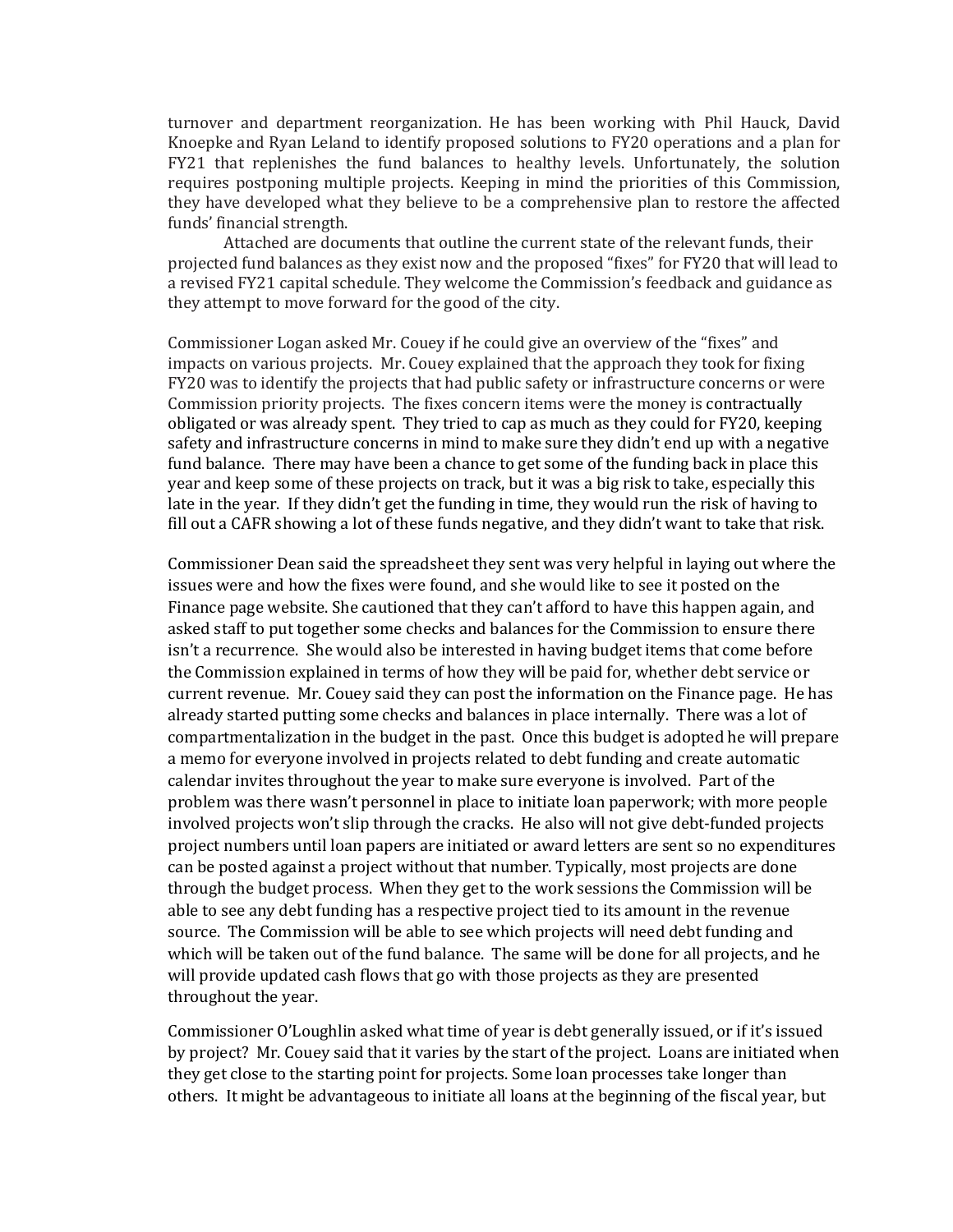some projects don't get started in the same fiscal year; if they take out the loan the City would have to start paying on debt service even if the project hadn't gotten started.

Commissioner O'Loughlin asked Interim Public Works Director Phil Hauck if some of the bigger projects had already been delayed in previous fiscal years, and if he has concerns about some of the projects in Public Works? She asked if it would be all right to delay some of these projects for the year? Mr. Hauck answered that projects delayed in FY20 that were critical will show up again in the FY21 budget. What typically happened is that they were engaged in an engineering contract in FY20, but the project didn't get off the ground. On paper, it showed the budget as going negative. Through the changes they're proposing, they made sure that wouldn't happen; they would just re-budget those critical projects in the next fiscal year. Some other projects weren't quite ready to get started for various reasons, such as they ran into difficulties or the projects were more complicated than they thought when they were first budgeted. They fixed a lot of the issues by taking out the projects that wouldn't have happened anyway. Some projects can be added back, or even debt financed if there is an adequate cash balance when they go through the budgets. For example, they delayed the transmission main from the Ten Mile treatment plant into town (a \$6M project) to a future year, maybe FY22 or beyond. If the Commission feels the project is a priority, they could get started on the engineering portion of it in FY21 and do the project in FY22 with debt. They left a cushion in the budget, so the Commission has some room to pursue priorities. They haven't found anything yet that can't be fixed or will be problematic. They've limited debt in water and stormwater for FY21 and they are proposing a few loans in wastewater in FY 21 that they'll be talking about in the upcoming budget meetings.

Commissioner O'Loughlin asked if the Rodney Street project is expected to be pushed back to FY21 and requested a quick timeline. City Engineer Ryan Leland said that due to the COVID situation the Rodney Street project was delayed as it was difficult to hold public meetings. He will present an update at the May 13th Administrative meeting. He asked for direction from the Commission on the design, which is about 90% completed– particularly on some curb extensions (bulb-outs). The project will then go out to bid – depending on how many changes are needed – in June, or the Commission can decide if they want to wait to bid it this year. If they do bid it in June and award it in July or August, the project won't get done this year. They need to decide if they want to do half the project now and shut down for winter or just put it off until spring of next year.

Commissioner O'Loughlin said that the Front Street streetscape project that was carried over from FY19 looks like it's going over budget. She asked for a summary of the increased costs. Mr. Leland explained that the increased cost was due to the raised intersection, which required thicker concrete due to MDT mandates.

Commissioner Haladay said that regarding FY19 and FY 20 budgets for capital projects, a member of the public looking at them sees current capital projects but not necessarily what he calls "carry-over" projects that the Commission sees on their spreadsheets. He pointed to projects approved in June of 2018 for FY19 that were not done in FY19 or FY20 and noted that looking at them from an outside perspective might be confusing. He asked for an explanation of the carry-over situation, and what they're doing internally to handle those projects so that everyone knows that the debt outlay that was planned for them is being passed forward into a future fiscal year when that project will then be addressed. Mr. Couey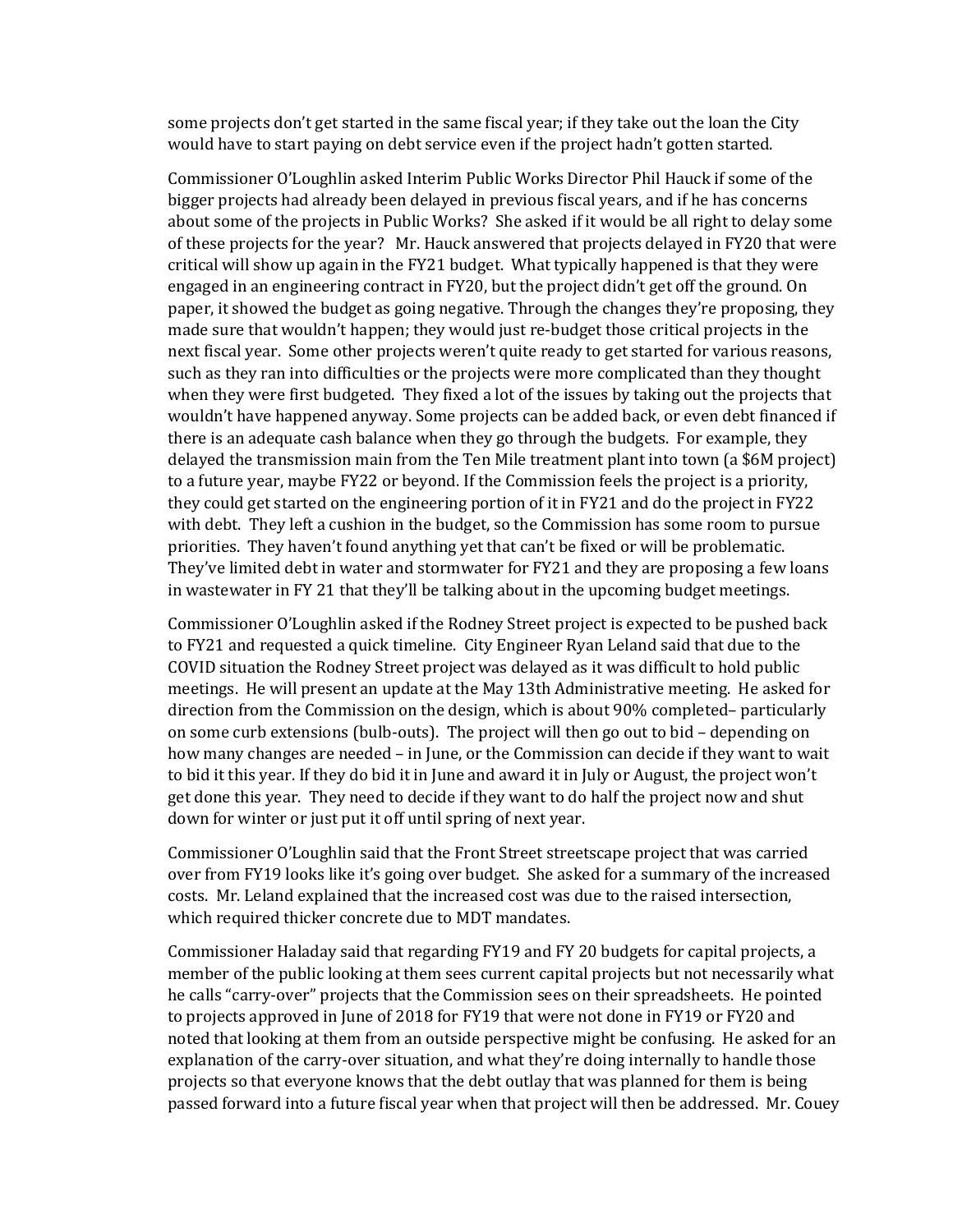said that typically the way the carry-over process works is they would budget for a project and adopt the budget in June for the upcoming fiscal year. If a project is delayed or not fully completed before the end of the fiscal year, then typically the remaining amount would not be budgeted again in the following fiscal year, so you wouldn't see it in the capital schedules. It would basically be done after the fact through authority given to the City Manager via the budget resolution each year. Any projects or purchases budgeted in a fiscal year can be carried forward after the fact of the current budget adoption. He said that he is in favor of limiting how many carry-overs the City does and would prefer to see them rebudgeted if possible. The drawback is that it's hard to incorporate that in the budget process because they don't always know exactly how much they're going to need to carry over because the City fiscal year cuts the construction season in half. They don't want to under- or over-estimate. It's a tough balancing act, but he would like to limit carry-overs and re-budget what they need to going forward. Commissioner Haladay thanked Mr. Couey for the explanation and said that even the way the preliminary budget is laid out – because of the two-year look – it's helpful that people can look back at the FY20 projects as well. The public perception is that projects scheduled need to be done right away, without knowing that there is some departmental discretion on if the project is ready and when to start. He would like people to be able to see which projects were budgeted but haven't been done yet. Mr. Couey said they can do some type of addendum or updated notice if they can't reincorporate them into next year's fiscal year budget by re-budgeting them. He favors showing carry-overs, especially for larger projects. Commissioner Haladay said that the City used to maintain a capital projects page that included a lot of the bigger projects going on and spelled out the progress of projects and how much has been spent. Mr. Couey said they can work to do that.

Commissioner Dean asked about gas taxes 240 and 241, which are listed as FY21 Commission priorities. Mr. Couey explained that the two different gas tax funds are budgeted for whatever the Commission deems necessary on a year-by-year basis. Commissioner Dean asked Mr. Hauck if the Commission normally had those in place? Mr. Hauck said it is ultimately a way to have the budget authority to do whatever the Commission eventually decides they need. If the Commission determines their priorities in advance a specific project could be listed; if they can't make a decision, then it becomes a general listing. Prior to the enactment of the Street Improvements Fund, money allowing for the Commission to debt service street improvements came out of the street maintenance fund rather than just maintenance (the statute distinguishes between them). The gas tax is often a back-filler that allows more flexibility to make decisions or change course during projects as needs arise. The Commission can have money set aside for flexibility and a safety cushion. Commissioner O'Loughlin asked if they must account separately for the two different allocations of the gas tax, and if one of those is the additional money that came with the passing of an increased gas tax? Mr. Knoepke confirmed the origin of the separate funds and said they have to specify annually how the 241 funds will be used.

**7. Committee Discussion-** Commissioner O'Loughlin apologized for missing her opportunity at the beginning of the meeting for Commission comments. She said the Executive Director of YWCA-Helena reached out asking for a letter of support for an application they are putting in to the Board of Crime Control for federal funding to expand one of their programs. They provide treatment services for women in their shelter. They're expanding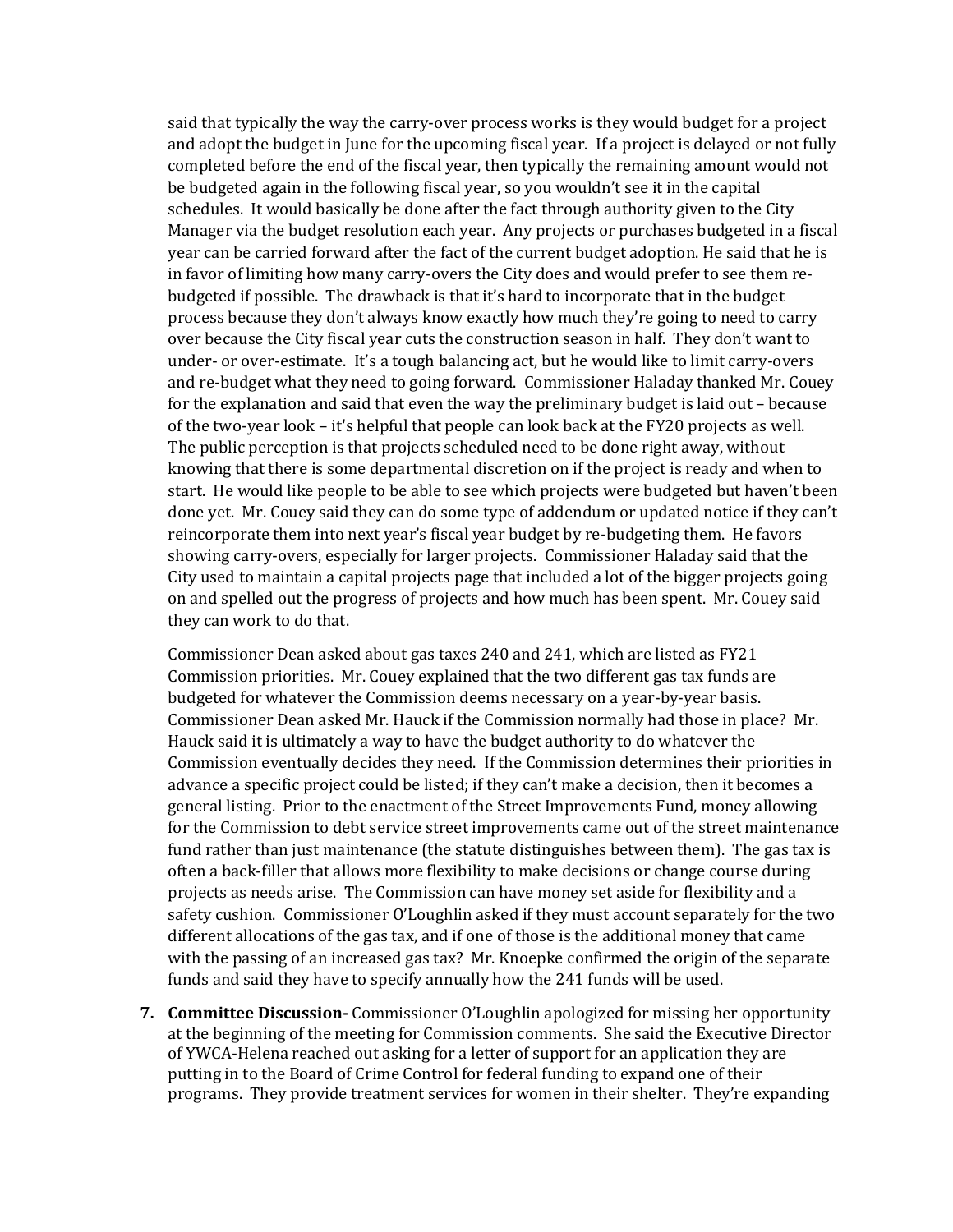the program to provide wrap-around services for the children of these women. If the Commission agrees she will work with the Commission Clerk to write a draft this evening, along with Commissioner Dean's inputs. She said the matter is also being considered by the County Commission. There were no objections from the other Commissioners and the Mayor directed Commissioner O'Loughlin and Ms. Clayborn to proceed.

## **8. Review of Agenda for Next Commission Meeting-** none.

# **9. Public Comment-**

Riley Tubbs (Ten Mile Creek Brewery, Owner) asked the Commission to encourage business in downtown consider allowing the further opening up of downtown. Commissioner Dean said Mr. Tubbs contacted her today. Some of the downtown businesses are discussing looking for City support for open containers on the Walking Mall so they can push more business outside for social distancing. She would favor it as well as using parking spaces to facilitate outdoor dining.

Micky Zurcher stated, she was on that call too. There have been conversations between business owners and BID and the subcommittee of the COAD of Economic Relief and Recovery working group to reconsider open containers in certain public spaces, specifically the Pedestrian Mall, the Great Northern Town Center amphitheater, and sidewalks adjacent to food and beverage businesses. Enhanced capacity during the summer season is fundamental to increased revenue.

Mayor Collins said he thinks it's a great idea as people can't maintain social distances inside. He cautioned that they also must be mindful of traffic and take steps not to impede on others. Commissioner Dean said that a lot of municipalities do allow bars and breweries to take up parking spaces for outdoor seating, so there are a lot of models around the country on how to do it safely. Commissioner O'Loughlin said she sent an email to Drenda Niemann, Director of the County Public Health Dept. and she supports ways to help businesses safely reopen. She said the focus is on the public health component, so they need to take direction from Ms. Niemann and the County. She would like to see Ms. Zurcher and others work directly with the County, and she supports having staff look into this. Commissioner Dean said the COAD working group, BID, and MNA (Montana Nonprofit Assn.) are working together and gathering resources. Ms. Niemann knows what they've been working on and has asked them for a recommendation. She asked for Ms. Zurcher's thoughts. Ms. Zurcher said she has reached out to Ms. Niemann with a reopen model they borrowed from an Alaska community. Ms. Niemann will have her team look at it and provide recommendations. She will touch base with her about moving forward.

Commissioner O'Loughlin said that City Community Services Director Sharon Haugen is in the process of putting together a meeting of the TIF Advisory Board that was created with the Downtown Urban Renewal District. They can rely on BID and Downtown Helena for recommendations. They have a lot of opportunity with TIF funds and it would be nice to get that body start looking at ideas over the next several months and how the City can be most helpful They need to start thinking about this more holistically as it will be a topic throughout the summer.